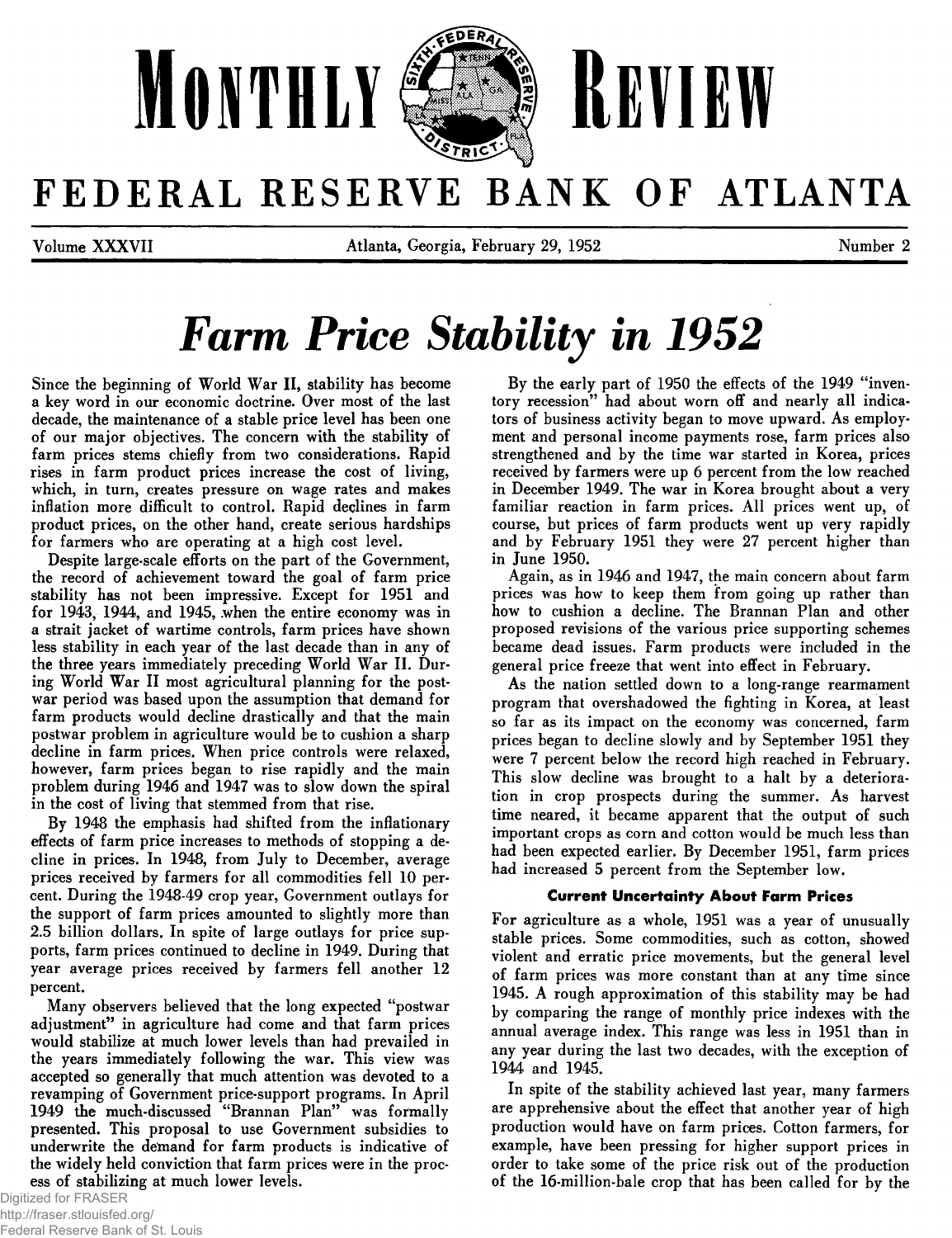Department of Agriculture. Their main argument has been that present support levels offer inadequate protection in view of the high costs that will be incurred in producing the 1952 crop.

This feeling of uncertainty in the minds of farmers has already received some official recognition. The President, in his Economic Report to the Congress, recommended that the sliding scale provisions of existing price-support legislation be repealed. The reasons for this recommendation, as set forth in the January report of the Council of Economic Advisers, are as follows: " The Secretary of Agriculture has asked farmers for maximum production of several of the basic commodities. . . . Yet under existing legislation, if farmers succeed in increasing production sufficiently to build up reserves to safe or desirable levels, they could be penalized by having their support prices reduced from 90 percent to as low as 75 percent of effective parity. This possibility may act as a deterrent to maximum production of basic commodities by raising concern in the minds of many farmers lest the Government, after enlisting them in an all-out production drive, might leave them worse off as a result of their patriotism and hard work."

| VARIATIONS IN INDEX OF PRICES RECEIVED BY FARMERS |  |  |  |  |  |
|---------------------------------------------------|--|--|--|--|--|
|---------------------------------------------------|--|--|--|--|--|

|      | Percent of Annual Average |           |       |
|------|---------------------------|-----------|-------|
| Year | <b>High Month</b>         | Low Month | Range |
| 1932 | 109.2                     | 90.8      | 18.4  |
| 1933 | 117.1                     | 78.6      | 38.5  |
| 1934 | 112.2                     | 85.6      | 26.6  |
| 1935 | 104.6                     | 95.4      | 9.2   |
| 1936 | 107.0                     | 92.1      | 14.9  |
| 1937 | 107.4                     | 86.9      | 20.5  |
| 1938 | 106.2                     | 95.9      | 10.3  |
| 1939 | 104.2                     | 94.7      | 9.5   |
| 1940 | 103.0                     | 95.0      | 8.0   |
| 1941 | 115.4                     | 86.2      | 29.2  |
| 1942 | 110.8                     | 93.7      | 17.1  |
| 1943 | 103.1                     | 94.3      | 8.8   |
| 1944 | 103.1                     | 97.4      | 5.7   |
| 1945 | 103.4                     | 98.1      | 5.3   |
| 1946 | 114.5                     | 90.6      | 23.9  |
| 1947 | 109.5                     | 93.1      | 16.4  |
| 1948 | 107.4                     | 93.3      | 14.1  |
| 1949 | 106.4                     | 93.6      | 12.8  |
| 1950 | 111.7                     | 91.8      | 19.9  |
| 1951 | 103.6                     | 96.4      | 7.2   |

The reasons for the current uneasiness about farm prices cannot, of course, be listed completely, but there are at least three important factors that may be having an effect. The first is that there is no recent history of price stability except in 1951. During the postwar period there has either been the problem of preventing farm price increases from adding to the inflationary pressures or of cushioning a price decline to protect farm income. Price stability such as characterized 1951, in other words, is so contrary to the usual experience that many people do not expect to see it repeated in 1952.

A second reason for uncertainty about farm prices in 1952 is that no one can be sure just what brought about the

stability in 1951. Did the direct price controls instituted in February and the changes in monetary and fiscal policy during the first part of the year merely bring the rise in farm prices to a temporary halt? After all, farm prices usually do move in the same direction as disposable personal income, and from the first quarter of 1951 to the third quarter disposable personal income increased from an annual rate of 217 billion dollars to 225 billion. The fourth quarter witnessed a further growth to 228 billion dollars annually. Farm prices in turn rebounded from their September low and at the year's end were at about the same level as at the beginning. Another question is, Did the deterioration in crop prospects merely cause a temporary halt in the decline in farm prices that began in February? Farm prices have weakened appreciably since the beginning of 1952 and future prices on many commodities are now at the lowest levels since last September.

Still another possible reason for farmers' concern about the stability of prices is the violent price movements that occurred last year for important commodities. Cotton is the outstanding example. From an early spring high of about 45 cents, the price of cotton fell to 34 cents in September and was up to about 43 cents by the end of the year. Part of the sharp decline, of course, was attributable to the overestimation of the 1951 crop in the United States. As late as October, the supply in 1951-52 was estimated at 19.2 million bales, or about 14 percent larger than the 1950-51 supply. At that time the carry-over was expected to range from 2.7 to 3.2 million bales, one of the smallest in the last two decades. In view of the strong export demand and the small carry-over expected at the end of the season, the price reaction to the probable 14-percent increase in supply seemed unusually sharp. The cotton market, in other words, reacted much more violently to the prospective increase in supply than seemed justifiable, based on a sober analysis of prospective changes in the supply and demand factors.

### **Forecasts of Farm Price Movements**

One way to gain some perspective about the forces that may affect the stability of farm prices in 1952 is to examine the facts and assumptions on which some of the current forecasts are based. Each fall the Bureau of Agricultural Economics makes a forecast on the level of farm prices and incomes for the coming year. In its outlook statement on farm prices and income for 1952, the Bureau states that, " Prices in 1952 are not expected to average significantly higher than in 1951, as a whole." If growing conditions are normal, the total volume of farm marketings is expected to be about 5 percent larger than in 1951, which would result in a 5-percent increase in cash receipts from marketings. Essentially, the Bureau is saying that demand for farm products, as a whole, in 1952 will expand enough to absorb a 5-percent increase in output at about the same price level as prevailed in 1951. The assumed 5-percent increase in production is closely in line with the production goals already announced.

The defense program, of course, is the central feature in this forecast. The first assumption is that there will be no additional war scares or any return to peace, but that the rate of defense spending will rise as scheduled—from an annual rate of 44 billion dollars at the end of 1951 to 65 billion at the end of 1952. Because of expected increases in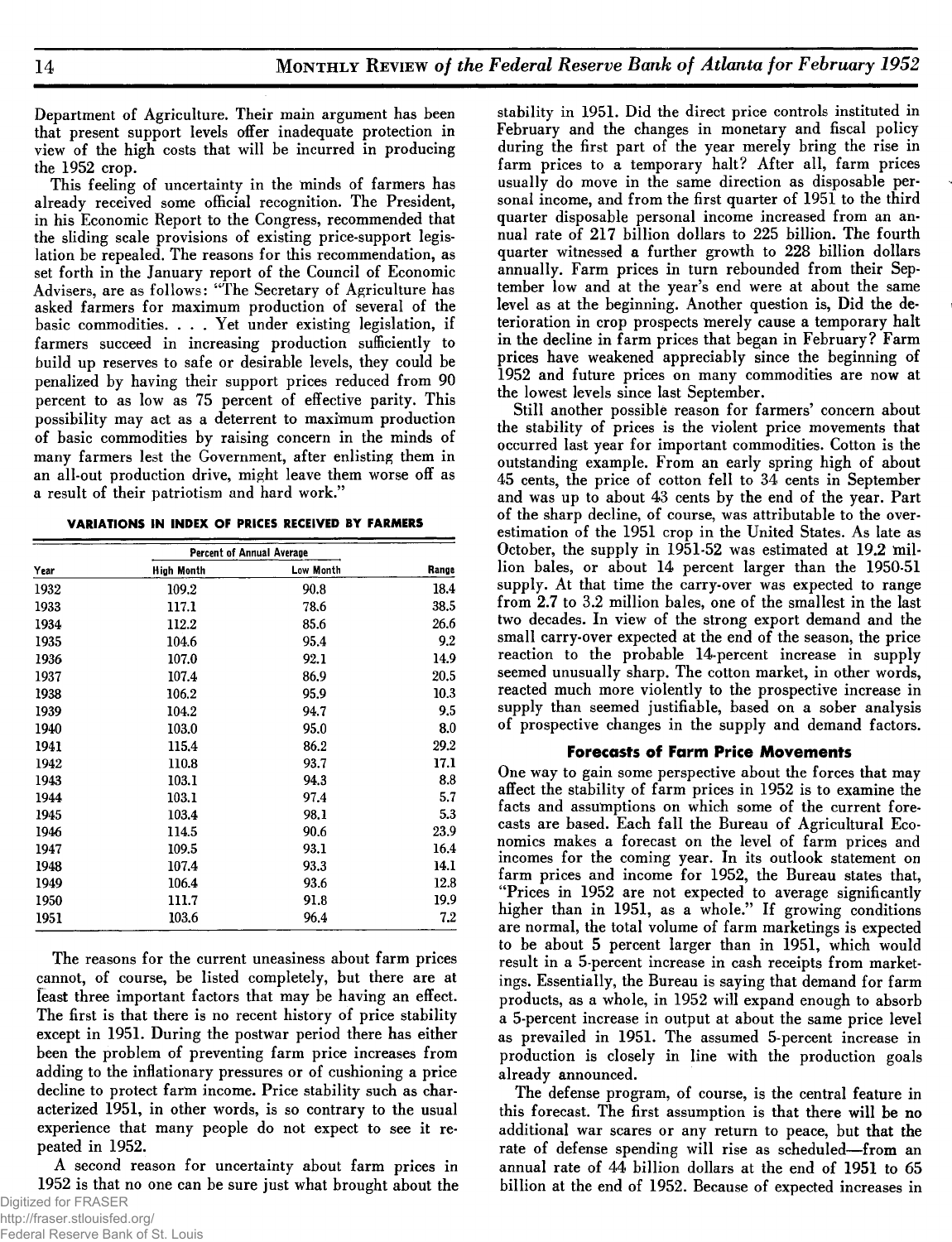productivity per worker, and an estimated increase of slightly more than one million in the number of workers employed, it is assumed that the total value of goods and services produced, or the gross national product, will rise about 20 billion dollars.

Even after allowance for higher tax rates, disposable personal income is assumed to increase 12 to 15 billion dollars. It is also taken for granted that substantially all the expected increase in consumer incomes will be spent, which means, of course, that the rate of saving will be lower than it was in the last quarter of 1951.

A reduction in business inventories and an expected decrease in investment in construction and equipment for nondefense purposes sufficient to cause a total reduction of 8 to 12 billion dollars in private investment is assumed. Since the assumed increases and decreases in expenditures add to slightly more than the expected increase in output, it seems likely that prices will rise slightly in 1952. This is the general economic framework within which the farm price forecasts were developed by the Bureau of Agricultural Economics. To go from these assumptions about domestic demand to a forecast of farm prices requires two additional steps. Some forecasts of foreign demand must be made and the effects of changes in both categories of demand on farm prices must be estimated.

Throughout fiscal 1952 the volume of agricultural exports is expected to be 5 to 10 percent larger than in the preceding year, with average export prices a little lower. Foreign demand for farm products, in other words, is expected to be about the same in 1952 as it was in 1951.

Translating the assumed changes in domestic demand into a farm price forecast is the really difficult step. If farm output increases 5 percent, will the assumed changes in domestic demand hold prices steady, permit them to fall, or push them to higher levels? How well this question can be answered depends largely upon the accuracy of our knowledge about the relationships between the supply and demand factors and the prices of farm products that will prevail in 1952.

### **Price-Making Forces**

At this point it may be helpful to consider some of the factors that affect the level of farm prices and some approaches that are used to determine the relationships between these factors and prices. For a particular commodity the main factors are the supply of the commodity itself, the supply of competing commodities, the amount of the marketing margin, and the amount of disposable income in the hands of consumers. For agriculture as a whole the strength of consumer demand, which is usually stated in terms of disposable income, is by far the most important. Total agricultural output does not vary greatly from year to year, but disposable income fluctuates widely. Because of the relationship between the level of consumer incomes and farm prices, disposable income of domestic consumers has proven to be the best over-all indicator of domestic demand for farm products.

One of the most widely used approaches to the problem of estimating the relationship between the supply and demand factors and prices is to study past relationships with the view of establishing some sort of normal relationship. Under this approach the relationships for a 15- or 20-year period are usually analyzed by statistical methods to derive a typical relationship. Since most problems of price forecasting involve only year-to-year changes, the results of these analyses are usually expressed as the percentage change in prices that is likely to accompany a given percentage change in the price-making forces. In a recent study of factors affecting year-to-year changes in farm prices, for example, the Bureau of Agricultural Economics found that in the period 1922-41 a one-percent increase in disposable income was usually accompanied by a 1.23-percent increase in the farm price of livestock products.

In this connection it may be helpful to remember that most of our usable information about the relationship between demand, supply, and price of farm products was obtained during the two decades immediately preceding World War II. Statistical analyses of the relationship during this period yielded results that were internally consistent and that conformed with conventional theoretical analyses. Attempts to apply these analyses to the postwar period have met with little success. It seems reasonable to conclude that the earlier relationships either are not appropriate for the postwar period or that there are so many disturbing influences that the workings of what might be called normal supply and demand are obscured.

Perhaps the most striking characteristic of postwar markets for farm products is that they seem abnormally sensitive to even slight changes in the supply and demand factors. A change in the supply outlook that would have caused a mild price reaction in the prewar period, for example, now often touches off an extremely violent one. Another way of stating it is that the buyers and sellers who make a market for a particular farm product appear to have very little confidence in the level of prices that they themselves have set.

Because of the effects of price ceilings and the dislocations in the economy during World War II and the current rearmament period, another approach to agricultural price analysis has gained in usage. This approach is based largely upon intuition and an intimate knowledge of the market for the particular commodity under consideration.

With either approach there is a problem of selecting a base period, or base year, on which to project the expected year-to-year changes. Based on the vast current knowledge about the relationship between changes in supply and demand factors and changes in prices, most of the current forecasts of continued stability of farm prices in 1952 seem reasonable if it is also assumed that 1951 is a good year on which to base the projection. Stated in another way, Can the farm price situation in 1951 be regarded as normal or typical in the sense that it was what could reasonably be expected with the volume of farm output and the level of consumer income that prevailed? If the situation in 1951 represents a short-run stabilization of farm prices at an artificially high level, then the assumed increase in demand in 1952 would merely serve to cushion a decline in farm prices rather than hold prices steady. If, on the other hand, the price stability in 1951 was attributable mainly to the dampening effect of inflation controls, then any increase in demand in 1952 would result in continued upward pressure on farm prices.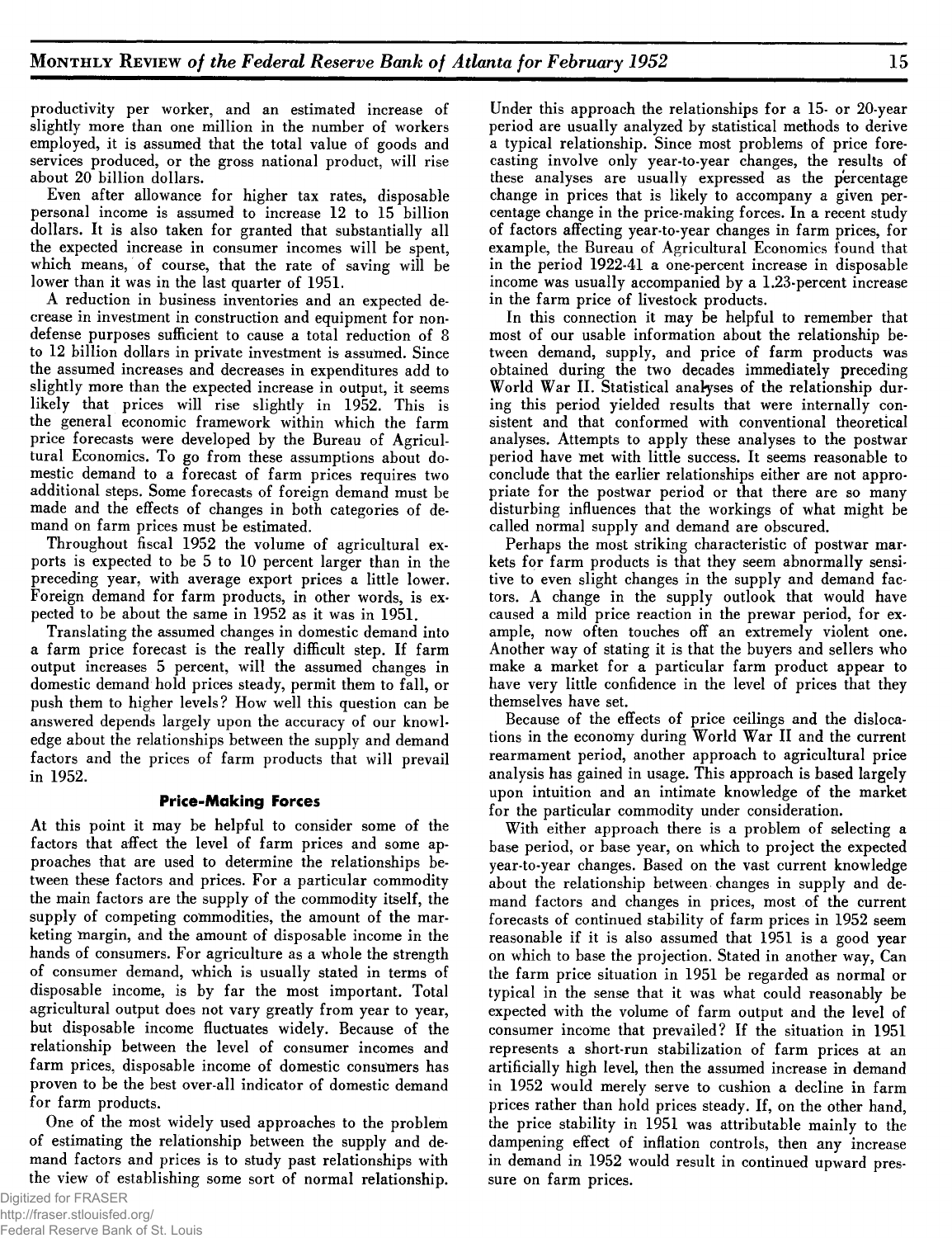### **The Unstated Assumption**

Although it is not often stated explicitly, most of the forecasts regarding farm prices do seem to assume that the farm price situation in 1951 was typical of what could have been expected with the 1951 level of farm output and consumer income. This may well be the key assumption. If it proves to be correct, there are sound reasons for expecting continued stability of farm prices in 1952 at about the current levels.

During the postwar period, year-to-year increases in the disposable income of consumers have not always strengthened the demand for farm products to the extent that is expected from 1951 to 1952. From 1949 to 1950, for example, disposable personal income increased by nearly 10 percent and farm production fell 1.4 percent, but average prices received by farmers increased only 2.8 percent. The 10-percent gain in disposable income, in other words, was accompanied by only a small rise in farm prices even though farm production declined. Although these comparisons between such large aggregates should be interpreted with caution, they do indicate that the effect on farm prices of a given increase in consumer income may depend to a large extent upon the base from which the increase is measured.

**FARM PRICES, PRODUCTION, AND DISPOSABLE INCOME**

| Year | <b>Prices Received</b><br>by Farmers<br>$(1910-14=100)$ | Production<br>for Human Use<br>$(1935.39 = 100)$ | <b>Disposable</b><br>Personal Income<br>(Billions of Dollars) |
|------|---------------------------------------------------------|--------------------------------------------------|---------------------------------------------------------------|
| 1945 | 206                                                     | 129                                              | 151                                                           |
| 1946 | 234                                                     | 134                                              | 159                                                           |
| 1947 | 275                                                     | 129                                              | 170                                                           |
| 1948 | 285                                                     | 141                                              | 188                                                           |
| 1949 | 249                                                     | 140                                              | 186                                                           |
| 1950 | 256                                                     | 138                                              | 204                                                           |
| 1951 | 302                                                     | 139                                              | 223                                                           |

Although price supports have not received much attention in most farm price forecasts for 1952, they are an important passive factor in the demand for some farm products. Even if they are used extensively in 1952, however, they could not prevent a general decline in prices. Wheat, rice, and corn are the only commodities of major importance now selling at near support prices. Cotton prices could decline drastically before reaching the support level. There is no effective support program for livestock and livestock products, which account for about half of farmers' cash receipts. If the main concern with farm price policy in 1952 is to prevent declines that would create hardships for many farmers, the present price-support program will have only limited effectiveness.

The vigorous application of the present authority for imposing price ceilings, on the other hand, probably would prevent a rapid increase in prices. Apparently the best that farmers can hope for is a continuation of prices at about the 1951 levels. Because of an increase in costs, which seems to be almost a certainty for 1952, only the more efficient farmers may expect to maintain or increase their net income. Farmers and country bankers, however, should not overlook the possibility that the well-advertised pricecost squeeze may be much more severe than is indicated by current forecasts.

**BROWN R. RAWLINGS** 

## **Sixth District Statistics**

**CONDITION OF 27 MEMBER BANKS IN LEADING CITIES (In Thousands of Dollars)**

|                                                       |                 |                 |                 |                 | <b>Percent Change</b><br>Feb. 27, 1952, from                |
|-------------------------------------------------------|-----------------|-----------------|-----------------|-----------------|-------------------------------------------------------------|
| ltem                                                  | Feb. 27<br>1952 | Jan. 30<br>1952 | Feb. 28<br>1951 | Jan. 30<br>1952 | Feb. 28<br>1951                                             |
| <b>Loans and investments—</b>                         |                 |                 |                 |                 |                                                             |
| Total                                                 | 2.753.793       | 2.730.178       | 2.558.791       | $+1$            | $+8$                                                        |
| Loans-Net.                                            | 1,074,957       | 1,072,824       | 1,142,210       | +0              | --6                                                         |
| Loans-Gross<br>$\sim$ $\sim$ $\sim$<br>$\blacksquare$ | 1.094.721       | 1.092.617       | 1.158.010       | +0              | $-5$                                                        |
| Commercial, industrial,                               |                 |                 |                 |                 |                                                             |
| and agricultural loans                                | 635,480         | 639,169         | 696.711         | $^{\rm -1}$     | -9                                                          |
| Loans to brokers and                                  |                 |                 |                 |                 |                                                             |
| dealers in securities                                 | 10,132          | 9,883           | 13,273          | $+3$            | --24                                                        |
| Other loans for pur-                                  |                 |                 |                 |                 |                                                             |
| chasing and carrying                                  |                 |                 |                 |                 |                                                             |
| securities                                            | 33.148          | 33.455          | 35.038          | -1              | $\begin{array}{c}\n-5 \\ \overline{26} \\ +70\n\end{array}$ |
| <b>Real estate loans</b>                              | 87.510          | 87.777          | 93.296          | -0              |                                                             |
| Loans to banks.                                       | 7,829           | 2,920           | 4,606           |                 |                                                             |
| Other loans                                           | 320,622         | 319,413         | 315,086         | $+0$            |                                                             |
| investments-Total.<br>$\sim$ $\sim$ $\sim$            | 1,678,836       | 1,657,354       | 1.416.581       | 41              | $^{+2}_{+19}$                                               |
| Bills, certificates,                                  |                 |                 |                 |                 |                                                             |
| and notes .                                           | 804.031         | 795.712         | 568,588         | $^{\rm +1}$     | $+41$                                                       |
| U.S. bonds                                            | 640,497         | 632.994         | 632,471         | $+1$            | $+1$                                                        |
| Other securities                                      | 234,308         | 228,648         | 215.522         | $+2$            | +9                                                          |
| Reserve with F. R. Banks                              | 514,221         | 518.292         | 487.458         | $^{\rm -1}$     | +5                                                          |
| Cash in vault.<br>.                                   | 48,206          | 45.949          | 42,029          | $+5$            | $+15$                                                       |
| <b>Balances with domestic</b>                         |                 |                 |                 |                 |                                                             |
| hanks<br>$\cdots$                                     | 218,233         | 228,166         | 189.331         | $+4$            | +15                                                         |
| Demand deposits adjusted                              | 2,066,741       | 2.066.674       | 1,924,422       | $+0$            | $+7$                                                        |
| Time deposits                                         | 536,315         | 534.683         | 512,592         | $+0$            | $+5$                                                        |
| <b>U.S. Gov't deposits.</b>                           | 78,371          | 54.773          | 72.573          | +43             | $+8$                                                        |
| Deposits of domestic banks.                           | 616,055         | 627,045         | 536,134         | -2              | $+15$                                                       |
| Borrowings.<br>.                                      | 20,500          | 25,250          | 22,250          | —19             | --8                                                         |

**\*More than 100 percent**

**DEBITS TO INDIVIDUAL BANK ACCOUNTS (In Thousands of Dollars)**

|                                |                    |                    |                    |                          | <b>Percent Change</b><br>Jan. 1952 from |
|--------------------------------|--------------------|--------------------|--------------------|--------------------------|-----------------------------------------|
| <b>Place</b>                   | Jan.<br>1952       | Dec.<br>1951       | Jan.<br>1951       | Dec.<br>1951             | Jan<br>1951                             |
| ALABAMA                        |                    |                    |                    |                          |                                         |
| Anniston                       | 30.352             | 29,403             | 29.186             | $+3$                     | $+4$                                    |
| Birminuham                     | 461.622            | 463,310            | 446.343            | —ი                       | ∔3                                      |
| Dothan<br>$\ddot{\phantom{0}}$ | 20,445             | 19,497             | 19,637             | +5                       | $+4$                                    |
| Gadsden.                       | 23.993             | 23.470             | 25.448             | $+2$                     | --6                                     |
| Mobile<br>$\cdot$              | 163,909            | 172,375            | 160,421            | -5                       | $+2$                                    |
| <b>Montgomery</b>              | 99,222<br>ï        | 94.347             | 99.013             | $+5$                     | $+0$<br>-8                              |
| Tuscaloosa*                    | 32.779<br>$\cdot$  | 32.570             | 35.563             | $^{\mathrm{+1}}$         |                                         |
| <b>FLORIDA</b>                 |                    |                    |                    |                          |                                         |
| Jacksonville                   | 401.988            | 380,593            | 397.148            | +6<br>∔5                 | $^{+1}$                                 |
| Miami<br>Greater Miami*        | 355.186<br>572.213 | 338,463<br>525.721 | 354.070<br>541,055 | $+9$                     | $+0$<br>$+6$                            |
| Orlando                        | 83,927             | 78,516             | 80.945             | $+7$                     | $+4$                                    |
| Pensacola                      | 48.775             | 47.483             | 41,500             | $+3$                     | $+18$                                   |
| St. Petersburg                 | 94,649             | 85,218             | 92,032             | $+11$                    | $+3$                                    |
| Tampa<br>$\blacksquare$        | 181,953            | 184,841            | 184,518            | —2                       | ∸1                                      |
| <b>GEORGIA</b>                 |                    |                    |                    |                          |                                         |
| Albany                         | 40.001             | 39.048             | 35.131             | $+2$                     | +14                                     |
| Atlanta                        | 1,136,241          | 1,187,215          | 1,148,783          | -4                       | --1                                     |
| Augusta .                      | 90.117             | 88,738             | 80,217             | $+2$                     | $+12$                                   |
| Brunswick                      | 13.249             | 13.756             | 12.280             |                          | $+8$                                    |
| Columbus                       | 83.518             | 83,232             | 76.784             | $+0$                     | ∔9                                      |
| Eiberton                       | 4.550<br>ï         | 5.175              | 4.394              | -12                      | $+4$                                    |
| Gainesville*                   | 26,007             | 22,572             | 22.453             | $+15$<br>و_              | $+16$<br>--4                            |
| Griffin*                       | 13,231<br>89.017   | 14,607<br>89.059   | 13,773<br>77.856   | -0                       | $+14$                                   |
| Macon<br>Newnan                | 15,932             | 14,145             | 14.942             | $+13$                    | $+7$                                    |
| Rome*                          | 27,398             | 29.412             | 30.064             | ---7                     | و.ــ                                    |
| Savannah                       | 122.432            | 125.421            | 115,609            | -2                       | $+6$                                    |
| Valdosta                       | 14,894<br>٠        | 15,494             | 14.135             | $\overline{\phantom{0}}$ | $+5$                                    |
| LOUISIANA                      |                    |                    |                    |                          |                                         |
| Alexandria*                    | 47.492             | 45,281             | 45,401             | +5                       |                                         |
| <b>Baton Rouge</b>             | 125,311            | 114,617            | 131,848            | ∔9                       | $+5$<br>$-5$                            |
| Lake Charles .                 | 52.485             | 49,981             | 49.728             | $+5$                     | $+6$                                    |
| <b>New Orleans</b>             | 933,238            | 933,001            | 867,509            | $+0$                     | $+8$                                    |
| <b>MISSISSIPPI</b>             |                    |                    |                    |                          |                                         |
| <b>Hattiesburn</b>             | 22.202             | 20.200             | 21.450             | $+10$                    | $+3$                                    |
| Jackson.                       | 213.828            | 167,253            | 206.949            | $+28$                    | $+3$                                    |
| Meridian                       | 33,605             | 33.916             | 35.249             | —1                       | —5                                      |
| Vicksburg                      | 32.384             | 37.141             | 25.793             | --13                     | $+26$                                   |
| <b>TENNESSEE</b>               |                    |                    |                    |                          |                                         |
| Chattanooua                    | 217,807            | 195,764            | 212.026            | +11                      | $+3$                                    |
| Knoxville                      | 150.544            | 155.294            | 162,191            | -3                       | —7                                      |
| Nashville                      | 407.814            | 424,365            | 396,405            | -4                       | $+3$                                    |
| <b>SIXTH DISTRICT**</b>        | 5,765,190          | 5,710,331          | 5.619.540          | $+1$                     | $+3$                                    |
|                                |                    |                    |                    |                          |                                         |

**\*Not included in Sixth District totals. \*\*32 Cities.**

Digitized for FRASER http://fraser.stlouisfed.org/ Federal Reserve Bank of St. Louis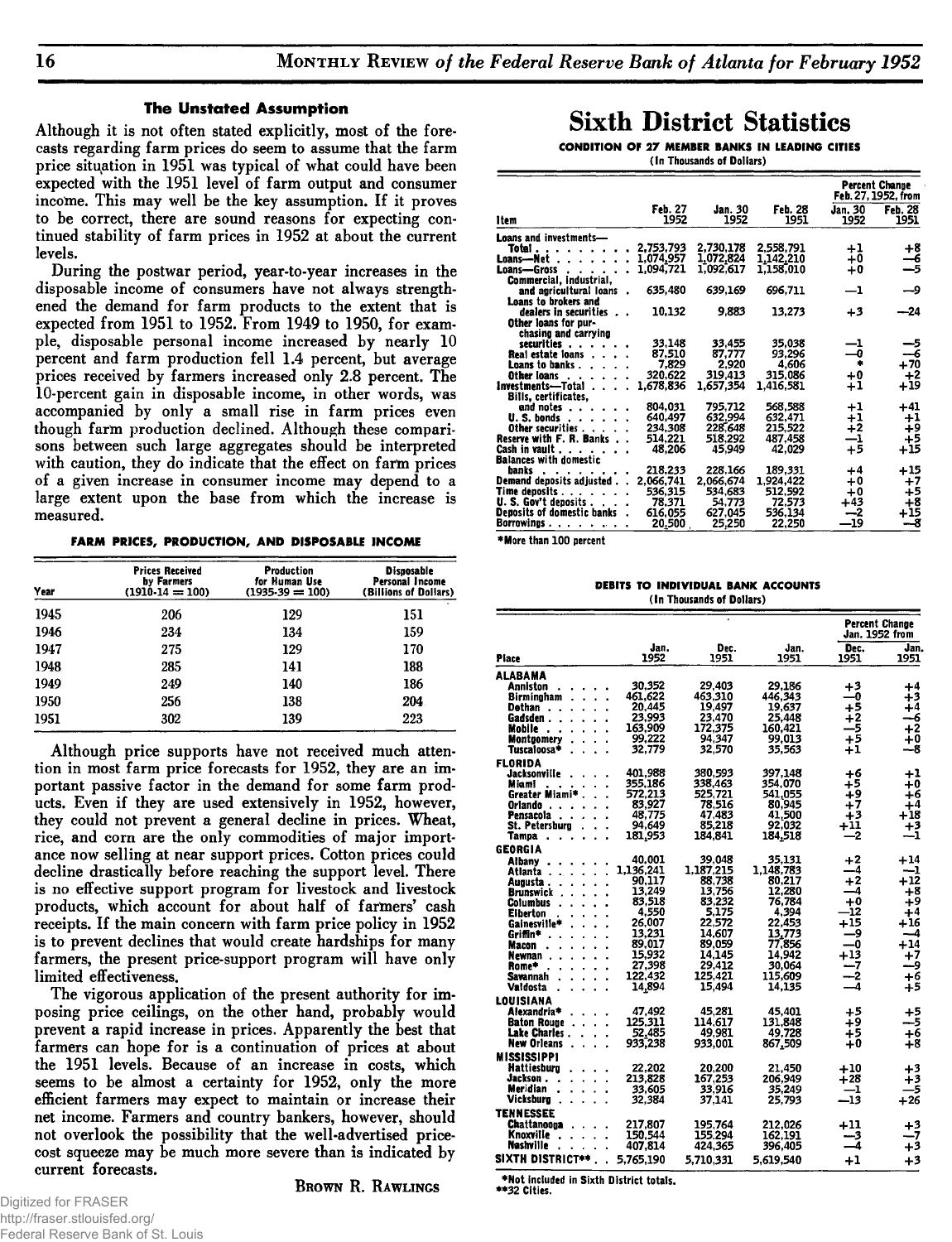# *District Business Conditions*

### **Money Market Rates and the District Business Borrower**

Last year's rise in open-market money rates, as seen in the growing yields on short-term Government securities and bonds, has been reflected in the higher rates which District banks charged business borrowers. The greater impact of these increased rates has been felt by larger borrowers, who, of necessity, deal only with large banks. The rate of earnings on loans for most of the smaller banks, therefore, was little affected by the increase in interest rates.

On the New York money market, new issues of 3-month Treasury bills were yielding 1.367 percent in December 1950. A year later, yields averaged 1.731 percent, and for the last Wednesday in December 1951, the yield was 1.865. Long-term rates also rose, although less sharply. Government taxable bonds having 15 years or more to run to maturity, for example, yielded an average rate of 2.39 percent during December 1950, and 2.70 in December 1951.

These increases were paralleled by the advance in rates on business loans. As the year 1951 ended, larger commercial banks throughout the country were charging an approximate average of 15 percent more for new loans to businesses than a year earlier. During 1951 the average rate at banks throughout the United States participating in the Board's quarterly interest rate survey rose from 3.02 percent to 3.27. The rise was steepest during the first and last quarters.

The increase in rates throughout the country was closely paralleled by greater rates charged on new business loans made by reporting Atlanta and New Orleans banks. At the end of 1951, the average rate on new business loans in these cities was 17 percent greater than a year previously.



Those borrowing comparatively small amounts, however, did not feel to any considerable extent the impact of higher rates. Interest costs on new loans made in the first half of December for less than 10,000 dollars were only 3 percent higher than they had been during the corresponding period of 1950. At Atlanta and New Orleans reporting Digitized for FRASER

banks, on the other hand, borrowers whose individual loans amounted to 200,000 dollars or more found their interest costs 20 percent higher. In general, the larger the loan, the greater the increase in rates. This does not mean that the larger borrowers paid higher rates than the smaller ones. There is a tendency for the rate of interest to become smaller as the amount borrowed becomes larger. Such was the condition existing at the end of both 1950 and 1951.

One reason for this tendency is that if local rates are too high, the larger firms can secure funds in major money centers. The lower rates paid by the larger borrowers, in turn, are relatively sensitive to rates on Government securities as determined in the major money centers. Bankers have the alternative of making such large loans at comparatively low rates or investing their funds in Government securities. They expect a certain differential to compensate for the greater risk involved in making these loans. Consequently, when yields on Government securities go up, they ordinarily make rates to larger borrowers high enough to maintain this differential.

Over a long-term period, money market rates may also exert an effect upon rates to smaller borrowers. But in 1951, according to a preliminary tabulation of operating ratios for Sixth District member banks, any increase in rates was confined to the larger banks. Banks with deposits of over 75 million dollars earned an average of 4.1 percent on their loans in 1950 and 4.2 percent in 1951. The average rate of return on loans for all District member banks combined, however, was the same in 1951 as it was in 1950—6 percent.  $C.T.T.$ 

### **Better Balance In Retail Inventories**

The decline in Sixth District department store inventories that began in June 1951 had apparently run its course by December. Seasonally adjusted stocks in January 1952 were equal in dollar value to that prevailing at the end of December. January 1952 inventories, however, dropped 9 percent from the January 1951 index of 146, which had been exceeded only by the record index of 150 in April of last year.

Last June District department stores began to cut their orders in an effort to balance stocks and sales. In January 1952, outstanding orders were down 32 percent from the high volume of the comparable period of 1951; nevertheless, they were up 17 percent from the December 1951 level. Receipts of merchandise also fell 6 percent in January 1952, compared with January 1951, and 21 percent from the December 1951 amount. Although receipts are likely to remain below corresponding figures for last year in the short-run, increases will probably occur on a month-to-month basis.

**STOCKS DOWN** Inventories for selected durable and nondurable departments at Sixth District department stores dropped in January 1952 from the corresponding period of 1951. January 1952 stocks of pianos, radios, and television sets were down 53 percent, and major household appliances 36 percent from comparable January 1951 amounts. Furniture and bedding and domestic floor-coverings experienced more moderate declines of 17 percent and 16 percent, respectively. In the soft goods lines, women's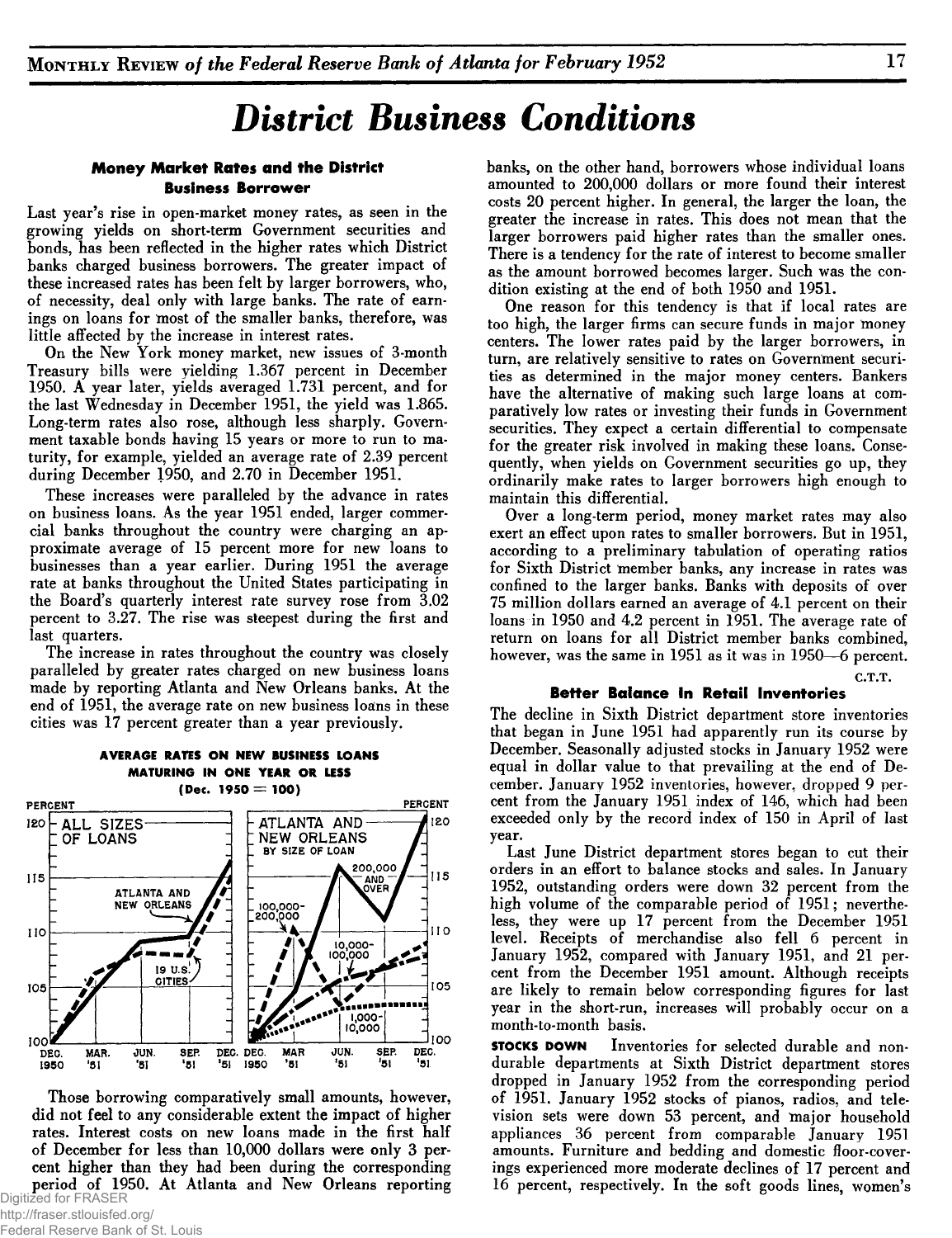and misses' apparel held their own with no change. Women's and misses' coats and suits and dresses both decreased by a moderate one percent, whereas ready-to-wear accessories fell 5 percent in January 1952 from the January 1951 dollar value. Men's clothing stocks, however, climbed 10 percent in the same period.

A see-sawing trend was evident in total retail inventories throughout the United States. Latest available data show December 1951 stocks, seasonally adjusted, tending to reverse the sharp and steady drop of the preceding six months. The 1951 low point, occurring in November, was still approximately .5 billion dollars above the highest mark attained in 1950. The slight increase in December was attributed chiefly to gains in consumer nondurable lines since the value of durable goods stocks slipped off from November.

**BREAKING POINT** Preliminary information based on reports just received from nearly 500 retailers participating in this Bank's 1951 Retail Credit Survey indicates that for a majority of the nine lines of business surveyed, 1951's embarrassing and harassing inventory excursion apparently



\*Inventories as of December 31.

was over. The accompanying chart shows that five of the reporting categories had lower stocks in December 1951 than in the comparable 1950 period.

Hardware stores led the December 1951 stocks descent with a 21.3 percent tumble from the dollar value on hand December 31, 1950. Jewelry, department store, furniture, and women's apparel retail outlets followed, in that order. Certain lines, however, are still confronted with a knotty stock situation. Men's clothing, household appliance, automobile, and automobile tire and accessory retail outlets ended the year with inventories up to 40 percent, 11 percent, 11 percent, and 6 percent, respectively.

Interestingly enough, women's apparel shops apparently had resolved their difficulties by December and thus contrasted sharply with their male counterparts. District department stores experienced approximately the same directional changes in clothing inventories, as did stores specializing in that type goods. Stocks of women's and misses' ready-to-wear accessories and apparel, for example, de-

# **Sixth District Indexes**

#### **DEPARTMENT STORE SALES AND STOCKS\***  $1947 \cdot 49 = 100$

|                          |              | Adjusted**   |              | Unadjusted   |              |              |
|--------------------------|--------------|--------------|--------------|--------------|--------------|--------------|
| Place                    | Jan.<br>1952 | Dec.<br>1951 | Jan.<br>1951 | Jan.<br>1952 | Dec.<br>1951 | Jan.<br>1951 |
| <b>DISTRICT SALES</b>    | 118          | 121r         | 123          | 90           | 203r         | 94           |
| Atlanta±                 | 117          | 116r         | 136          | 84           | 183r         | 98           |
| <b>Baton Rouge</b>       | 98           | 99r          | 105          | 68           | 162r         | 73           |
| Birminaham               | 111          | 121          | 118          | 85           | 193          | 90           |
| <b>Chattenoona</b>       | 117          | 119          | 120          | 88           | 210          | 90           |
| Jackson.                 | 110          | 117          | 119          | 79           | 182          | 86           |
| <b>Jacksonville</b>      | 104          | 118          | 108          | 77           | 198          | 80           |
| Knoxville                | 106          | 116          | 121          | 79           | 199          | 89           |
| Macon                    | 122          | 128          | 137          | 85           | 237          | 96           |
| Miami                    | 116          | 114          | 126          | 113          | 206          | 124          |
| <b>Nashville</b>         | 113          | 117          | 113          | 77           | 203          | 77           |
| <b>New Orleans</b>       | 117          | 115          | 113          | 94           | 188          | 91           |
|                          | 114          | 116          | 113          | 91           | 193          | 91           |
| Tampa<br>DISTRICT STOCKS | 133          | 133          | 146          | 119          | 116          | 132          |

The order to permit publication of figures for this city, a special sample has been con-<br>structed which is not confined exclusively to department stores. Figures for any such<br>non-department stores, however, are not used in

**GASOLINE TAX COLLECTIONS**  $1939 = 100$ 

|                          |  |  | Adiusted** |  | Unadjusted   |              |              |              |              |              |
|--------------------------|--|--|------------|--|--------------|--------------|--------------|--------------|--------------|--------------|
| Place                    |  |  |            |  | Jan.<br>1952 | Dec.<br>1951 | Jan.<br>1951 | Jan.<br>1952 | Dec.<br>1951 | Jan.<br>1951 |
| <b>SIX STATES</b>        |  |  |            |  | 269          | 252          | 246          | 269          | 257          | 246          |
| Alabama<br>Florida       |  |  |            |  | 275<br>261   | 249<br>237   | 248<br>236   | 268<br>272   | 254<br>234   | 241          |
| Georgia                  |  |  |            |  | 239          | 233          | 253          | 244          | 232          | 246<br>258   |
| Louisiana<br>Mississippi |  |  |            |  | 294<br>289   | 296<br>282   | 278<br>256   | 291<br>272   | 299<br>287   | 275<br>241   |
| Tennessee                |  |  |            |  | 287          | 240          | 222          | 272          | 259          | 211          |

**COTTON CONSUMPTION\***<br>
1935-30 - 1991 - 1995-30 - 1995-30 - 1995-30 - 1995-30 - 1996  $1935 - 39 = 100$ 

|                          |              |              |              |                             |              | ---          |              |
|--------------------------|--------------|--------------|--------------|-----------------------------|--------------|--------------|--------------|
| Place                    | Jan.<br>1952 | Dec.<br>1951 | Jan.<br>1951 |                             | Dec.<br>1951 | Nov.<br>1951 | Dec.<br>1950 |
| TOTAL.<br>Alabama        | 162<br>168   | 151<br>159   | 182r<br>181r | <b>SIX STATES</b><br>Hydro- | 509          | 479          | 463          |
| Georuia .<br>Mississippi | 165<br>98    | 155<br>105   | 190r<br>115  | generated<br>Fuel-          | 382          | 275          | 343          |
| Tennessee .              | 123          | 107          | 143          | generated                   | 676          | 745          | 620          |

**MANUFACTURING EMPLOYMENT CONSTRUCTION CONTRACTS** 

| $1939 = 100$       |      |      |      |  |  |  |  |  |
|--------------------|------|------|------|--|--|--|--|--|
| Place              | Dec. | Nov. | Dec. |  |  |  |  |  |
|                    | 1951 | 1951 | 1950 |  |  |  |  |  |
| <b>SIX STATES</b>  | 156  | 154  | 154r |  |  |  |  |  |
| Alabama            | 154  | 144  | 153  |  |  |  |  |  |
| Florida .          | 161  | 156  | 157r |  |  |  |  |  |
| Georgia.           | 160  | 162  | 155r |  |  |  |  |  |
| Louisiana          | 145  | 147r | 142  |  |  |  |  |  |
| <b>Mississippi</b> | 159  | 160r | 159r |  |  |  |  |  |
| Tennessee          | 155  | 155  | 158  |  |  |  |  |  |

| $1935.39 = 100$ |       |       |      |  |  |  |  |  |  |
|-----------------|-------|-------|------|--|--|--|--|--|--|
| Place           | Jan.  | Dec.  | Jan. |  |  |  |  |  |  |
|                 | 1952  | 1951  | 1951 |  |  |  |  |  |  |
| DISTRICT        | 876   | 686r  | 603  |  |  |  |  |  |  |
| Residential     | 757   | 981 r | 840  |  |  |  |  |  |  |
| Other           | 934   | 544   | 489  |  |  |  |  |  |  |
| Alabama         | 471   | 741   | 684  |  |  |  |  |  |  |
| Florida.        | 659   | 936   | 760  |  |  |  |  |  |  |
| Georgia.        | 491   | 713   | 700  |  |  |  |  |  |  |
| Louisiana       | 2.420 | 319   | 370  |  |  |  |  |  |  |
| Mississippi     | 89    | 170   | 192  |  |  |  |  |  |  |
| Tennessee.      | 314   | 777   | 504  |  |  |  |  |  |  |

| CONSUMERS PRICE INDEX |  |  |
|-----------------------|--|--|
| $1935-39 = 100$       |  |  |

| item                                              | Jan.<br>1952      | Dec.<br>1951      | Jan.<br>1951         |
|---------------------------------------------------|-------------------|-------------------|----------------------|
| ALL ITEMS .<br>Food<br>Clothing .<br>Fuel, elec., | 194<br>234<br>212 | 195<br>234<br>213 | 188r<br>228r<br>207r |
| and refrig.<br>Home fur-                          | n.a.              | 144               | 143r                 |
| nishinas<br>Misc .<br>Purchasino                  | 207<br>172        | 209<br>173        | 204r<br>163          |
| power of<br>dollar                                | .52               | .51               | .53                  |

**♦ D a ily average b asis ♦♦A d ju sted for seasonal variation**

**r Revised n .a . N ot available**

|  | ANNUAL RATE OF TURNOVER OF |  |
|--|----------------------------|--|
|  | <b>DEMAND DEPOSITS</b>     |  |

|                   | Jan.<br>1952 | Dec.<br>1951 | Jan.<br>1951 |
|-------------------|--------------|--------------|--------------|
| <b>Unadjusted</b> | 25.2         | 24.6         | 25.4r        |
| Adiusted**        | 23.8         | 21.8         | 24.0r        |
| Index**           | 96.4         | 88.3         | 97.1r        |

| <b>CRUDE PETROLEUM PRODUCTION</b> |  |
|-----------------------------------|--|
| IN COASTAL LOUISIANA              |  |
| <b>AND MISSISSIPPI*</b>           |  |
| $1935-39 = 100$                   |  |

|            | Jan.<br>1952 | Dec.<br>1951 | Jan.<br>1951 |  |
|------------|--------------|--------------|--------------|--|
| Unadjusted | - 375        | 366          | 360r         |  |
| Adiusted** | 368          | 379          | 367r         |  |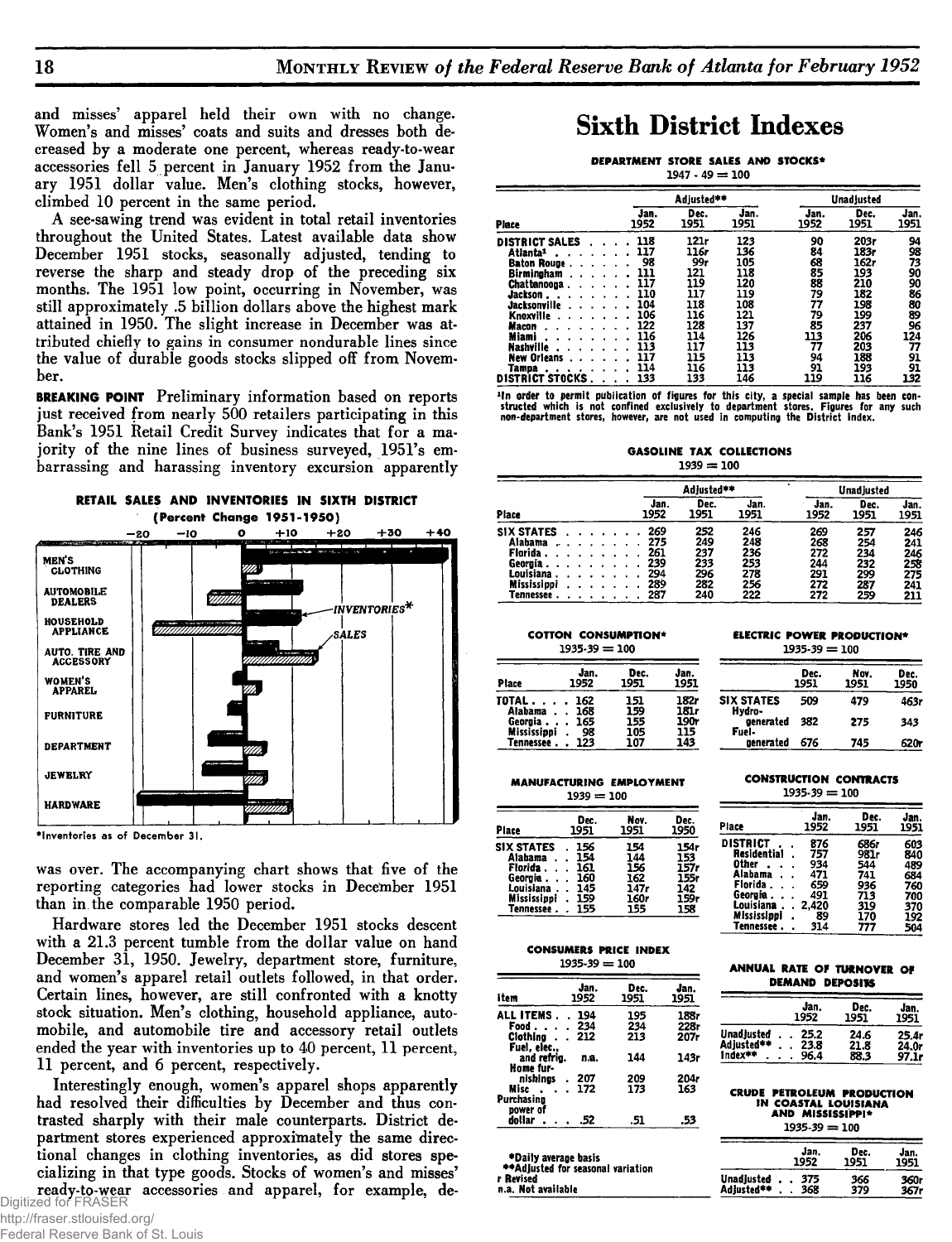clined 10 percent and 7 percent, respectively, in December 1951, compared with December 1950 and stocks in the men's and boys' wear departments rose 8 percent. Excessive clothing and apparel inventories in relation to sales partially account for the wearying slump suffered by the District textile industry last year.

A negative relationship appears between stocks and sales; retailers enjoying falling inventories garnered sales increases; conversely, large inventory gains were usually associated with unfavorable sales pictures. The brunt of consumer sales resistance in 1951 was borne by merchants handling consumer durables, particularly automobiles and household appliances. Men's clothing stores, an exception to the rule, obviously anticipated a much larger volume of sales than the moderate 3-percent increase actually sustained. **INVENTORY TURNOVER** The speed with which merchandise moved during 1951 sheds additional light on the inventory problem. Generally, those lines of business ending the year with higher inventories than a year earlier experienced a decline in the rate of stock turnover in 1951, compared with 1949, the last year for which comparable data are available. The turnover at men's clothing stores decreased moderately to  $3.2$  in 1951, compared with  $3.3$  in 1949. Automobile dealers witnessed a turnover rate of 10.8 in 1949 and 10.0 in 1951. Household appliance stores, however, encountered a drop of almost 40 percent in the number of times their stocks revolved, or from 4.2 to 2.6. Automobile tire and accessory stores had the fastest turnover, stocks being replenished almost once a month in 1951; in 1949, the average was  $2\frac{1}{2}$  months. Hardware and jewelry stores also enjoyed higher turnover rates in 1951 than in 1949. On the whole, ratio increases were found in those lines recording the larger sales advances.

Consumer behavior throughout 1951 baffled merchants who had generally anticipated a level of spending commensurate with the high level of income, even after the two now notorious buying bursts. This assumption, together with shortage fears, helps to explain the abnormally high inventories last year. Sales promotion and order cutting contributed to falling stocks so that at the commencement of 1952, many business groups seemingly had achieved fairly satisfactory inventory positions.

### **B. A. W. Textiles and the Defense Program**

Although District textile mill operations are slow compared with the high level of activity immediately following the outbreak of war in Korea, they are still above most other postwar levels. The recent decline is largely attributable to sluggish consumer buying. Another reason for the reduced operations, however, is the scaling down of inventories, built up involuntarily in the last half of 1950 and the spring of 1951, when District textile production more than met consumer and industrial demands. The daily rate of cotton consumption, the most commonly used measure of textile activity, averaged 13,500 bales in the last quarter of 1951, about 13 percent below the average rate reached in the peak period from August 1950 through June 1951.

The recent tempo does not appear so slow, however, when set against a base other than the Korean-boom period. Consumption in the final quarter of 1951, for example, was nearly 4 percent greater than in the first seven months of 1950, and was 20 percent above the 1949 average. Although

### **1951 RETAIL CREDIT SURVEY**

The Federal Reserve System is now conducting its ninth Annual Retail Credit Survey. Retail outlets of the following nine lines of business located in the Sixth Federal Reserve District have been invited to participate in the 1951 Survey: automobile dealers; automobile tire and accessories dealers; department, furniture, hardware, household appliance, jewelry, men's clothing, and women's apparel stores.

The sales, credit, and inventory data reported will be compiled into two summaries, one for the Sixth District and the other for the remaining eleven Federal Reserve Districts and for the nation as a whole. Participating stores will receive copies of these summaries free of charge. Copies will be available around the latter part of May.

These Surveys provide the only comprehensive body of data of this kind available anywhere in the nation. Retailers evidently have been favorably impressed with these summaries in the past. They have found the information particularly valuable in comparing the growth of their respective firms with that of others in the same line of business as well as with that of retailers in related fields. Not only are the data collected in this Survey interesting, but also they serve as a tool for determining operational policies. National data, moreover, provide the Federal Reserve System with a basis for the formulation of policies designed to promote monetary stability.

District textile mills were busier in the first quarters of 1947 and 1948 than in the last quarter of 1951, the average daily rates of cotton consumption for those years were considerably below that for the final quarter of the year just ended. Indeed, with the exception of the spree following the Korean outburst, 1946 was the only postwar year in which cotton consumption was higher than it was in the last three months of 1951.

A reasonable proportion of military textile orders have been filled by District firms, considering the kinds of products the military has ordered and the textile specialization characteristic of this area. Large military textile orders, however, have not arisen from the defense program, directed as it is toward both the building up of production facilities and the procurement of such items as tanks and aircraft. Although the industrial uses of textile mill products are not to be minimized, military procurement, with its emphasis on hard goods, has not had a very stimulating effect on the industry.

District textile mills, of course, are not only interested in total Government textile orders but also in the proportion of those orders placed in this area. For that reason, it is interesting to compare the District's contribution to the textile portion of the defense effort with its plant production capacity.

During the second quarter of 1951, when District military orders were largest, woolens accounted for 60 percent of total Government orders for woolen and cotton goods.